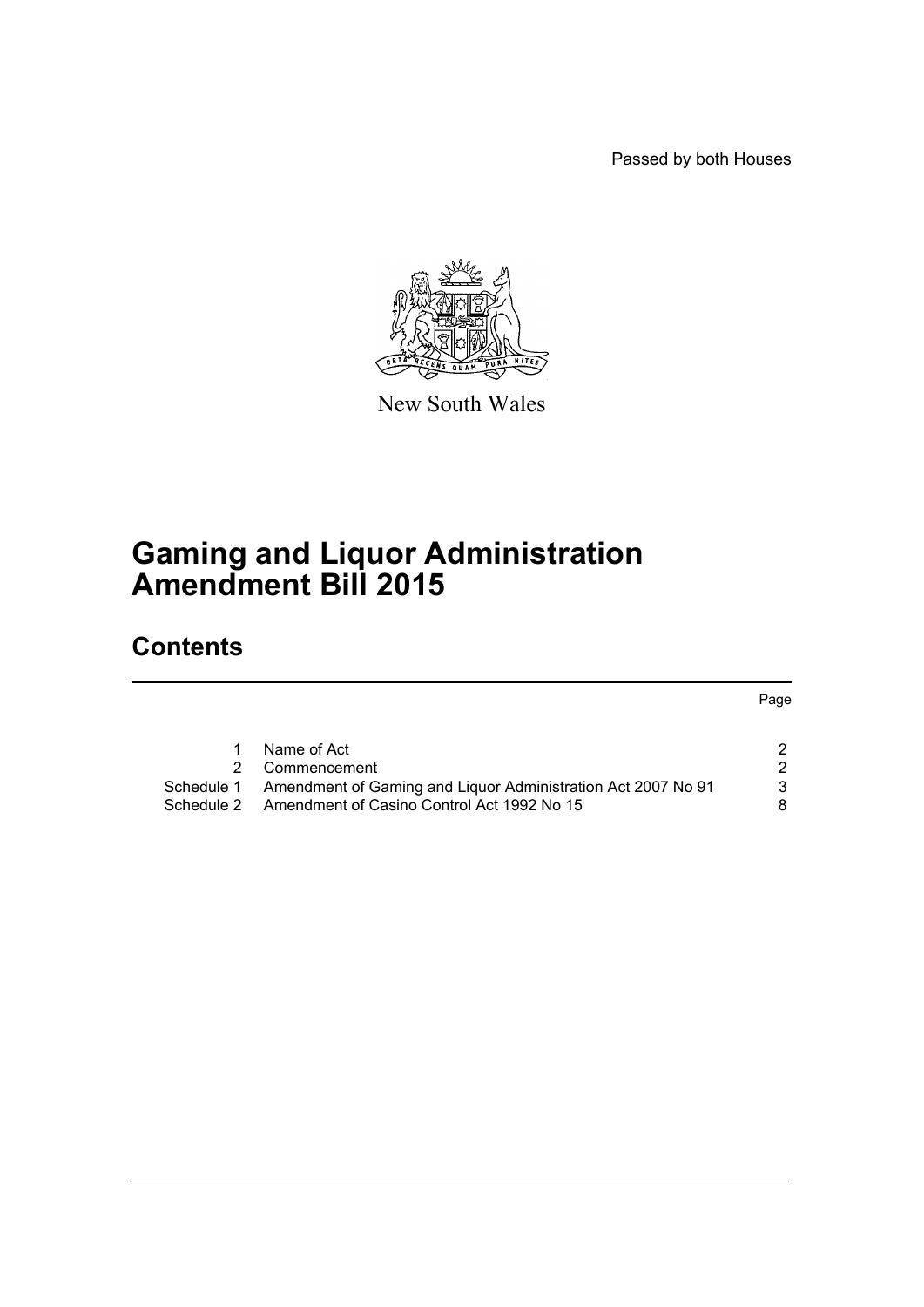*I certify that this public bill, which originated in the Legislative Assembly, has finally passed the Legislative Council and the Legislative Assembly of New South Wales.*

> *Clerk of the Legislative Assembly. Legislative Assembly, Sydney,* , 2015



New South Wales

# **Gaming and Liquor Administration Amendment Bill 2015**

Act No , 2015

An Act to amend the *Gaming and Liquor Administration Act 2007* to make further provision with respect to the administration of the gaming and liquor legislation and the review of certain decisions made under that legislation.

*I have examined this bill and find it to correspond in all respects with the bill as finally passed by both Houses.*

*Assistant Speaker of the Legislative Assembly.*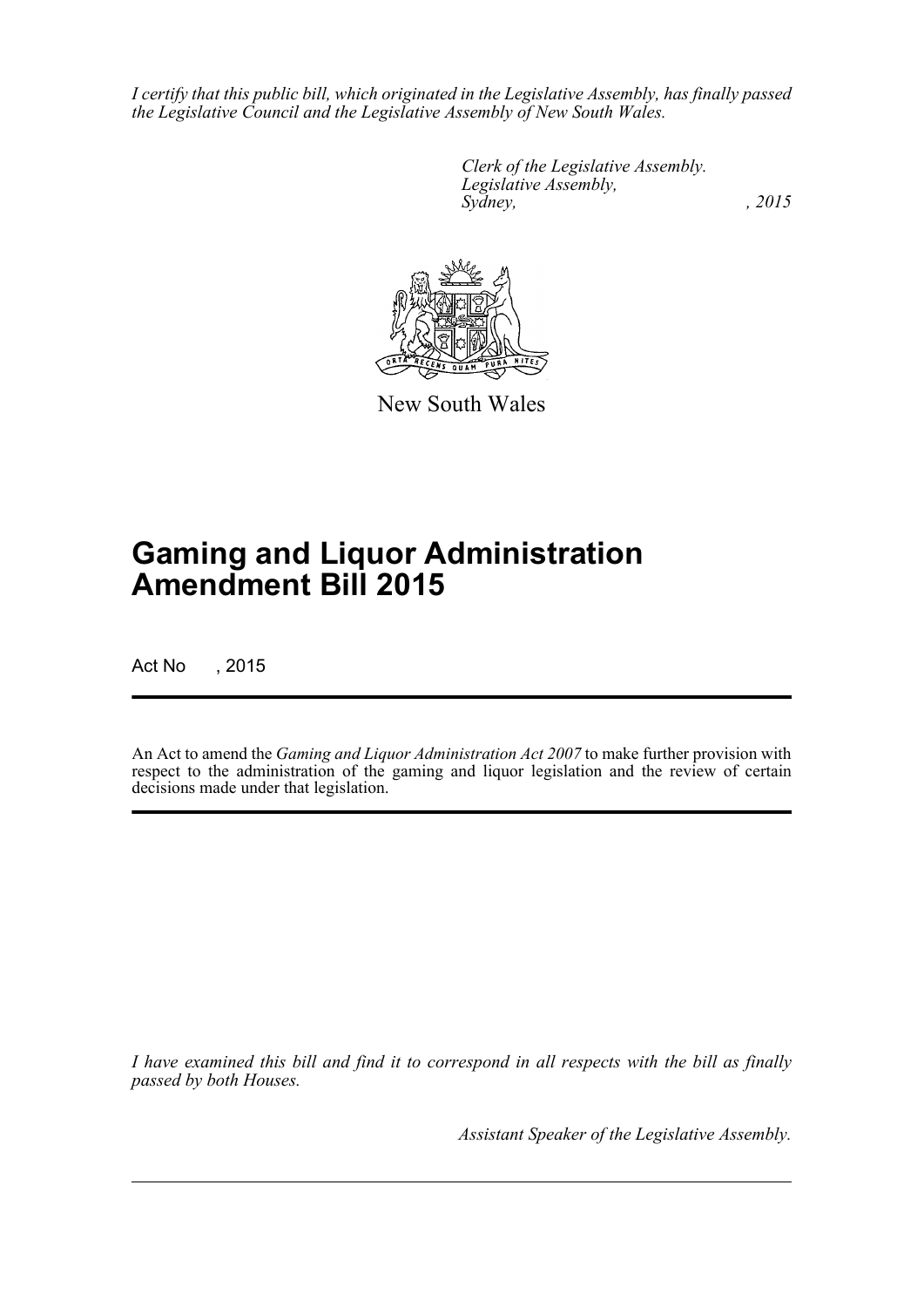#### <span id="page-2-0"></span>**The Legislature of New South Wales enacts:**

#### **1 Name of Act**

This Act is the *Gaming and Liquor Administration Amendment Act 2015*.

#### <span id="page-2-1"></span>**2 Commencement**

This Act commences on a day or days to be appointed by proclamation.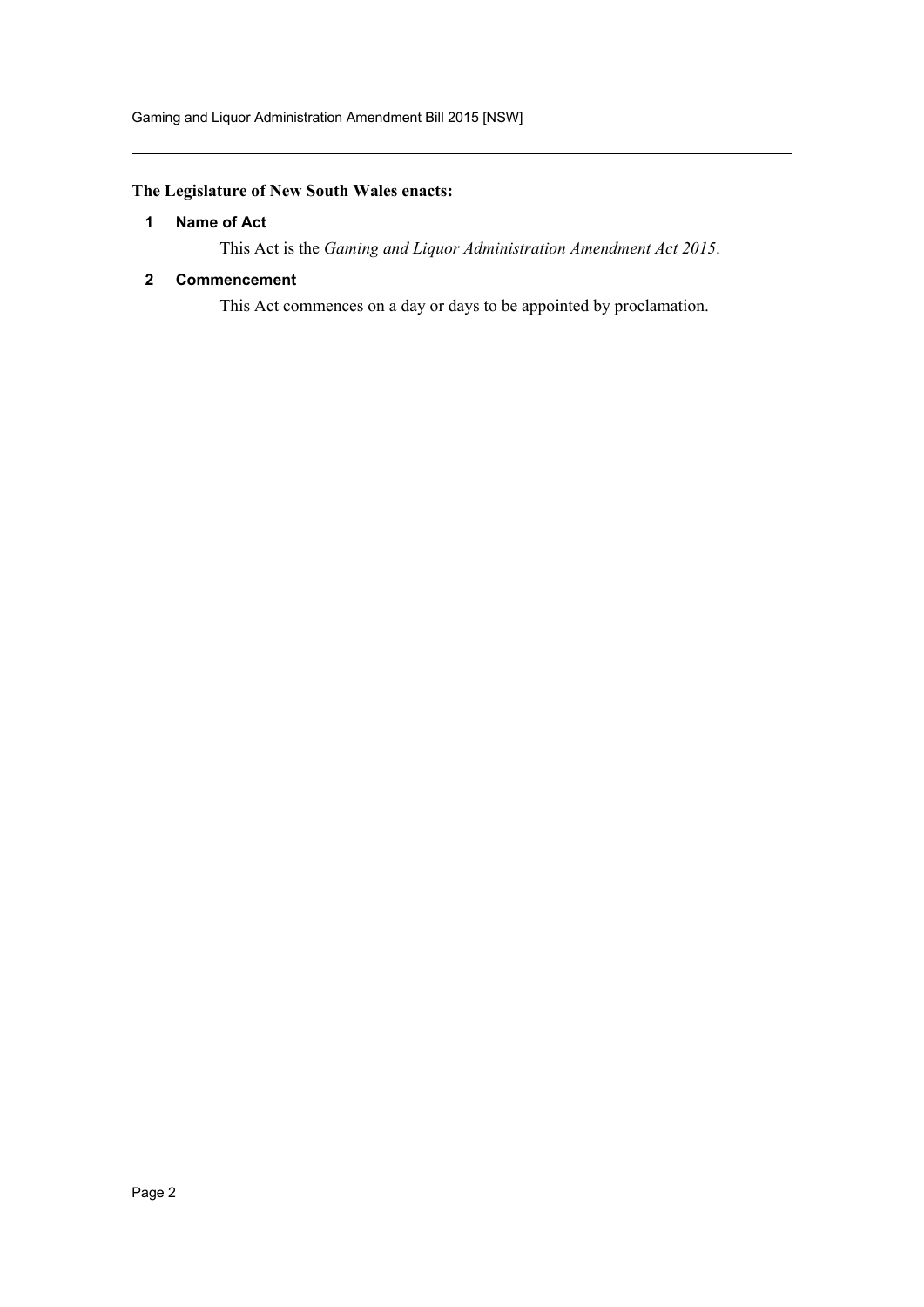### <span id="page-3-0"></span>**Schedule 1 Amendment of Gaming and Liquor Administration Act 2007 No 91**

#### **[1] Section 3 Definitions**

Omit the definition of *Chief Executive* from section 3 (1).

#### **[2] Section 3 (1), definitions of "Department" and "member of staff"**

Omit the definitions. Insert in alphabetical order:

*Department* means the Department of Justice.

*designated Public Service employee* means a Public Service employee who is designated by the Secretary and who is employed to enable the Authority to exercise its functions.

*NCAT* means the Civil and Administrative Tribunal of New South Wales.

#### **[3] Section 3 (1), definition of "key official"**

Omit paragraph (d). Insert instead:

(d) a designated Public Service employee who is the subject of a written order by the Secretary (or an order by the Authority in force immediately before the substitution of this paragraph by the *Gaming and Liquor Administration Amendment Act 2015*) that has been served on the employee and is to the effect that the employee is a key official for the purposes of the gaming and liquor legislation,

#### **[4] Section 3 (1), definition of "key official"**

Omit "(other than a member of staff or the Chief Executive)" from paragraph (d1).

Insert instead "(other than a designated Public Service employee)".

#### **[5] Section 3 (1), definition of "member of the Authority"**

Omit "the Chief Executive and".

#### **[6] Section 6 Constitution of Authority**

Omit section 6 (3) (including the note). Insert instead:

- (3) The Authority is, in the exercise of its functions, subject to the control and direction of the Minister, except in relation to the following:
	- (a) the contents of any advice, report or recommendation given to the Minister,
	- (b) decisions in relation to:
		- (i) the granting, suspension or cancellation of a gaming or liquor licence, or
		- (ii) the imposition, variation or revocation of conditions of a gaming or liquor licence, or
		- (iii) the taking of disciplinary action under the gaming and liquor legislation.
- (4) Subsection (3) (b) is subject to any provision to the contrary in the gaming and liquor legislation.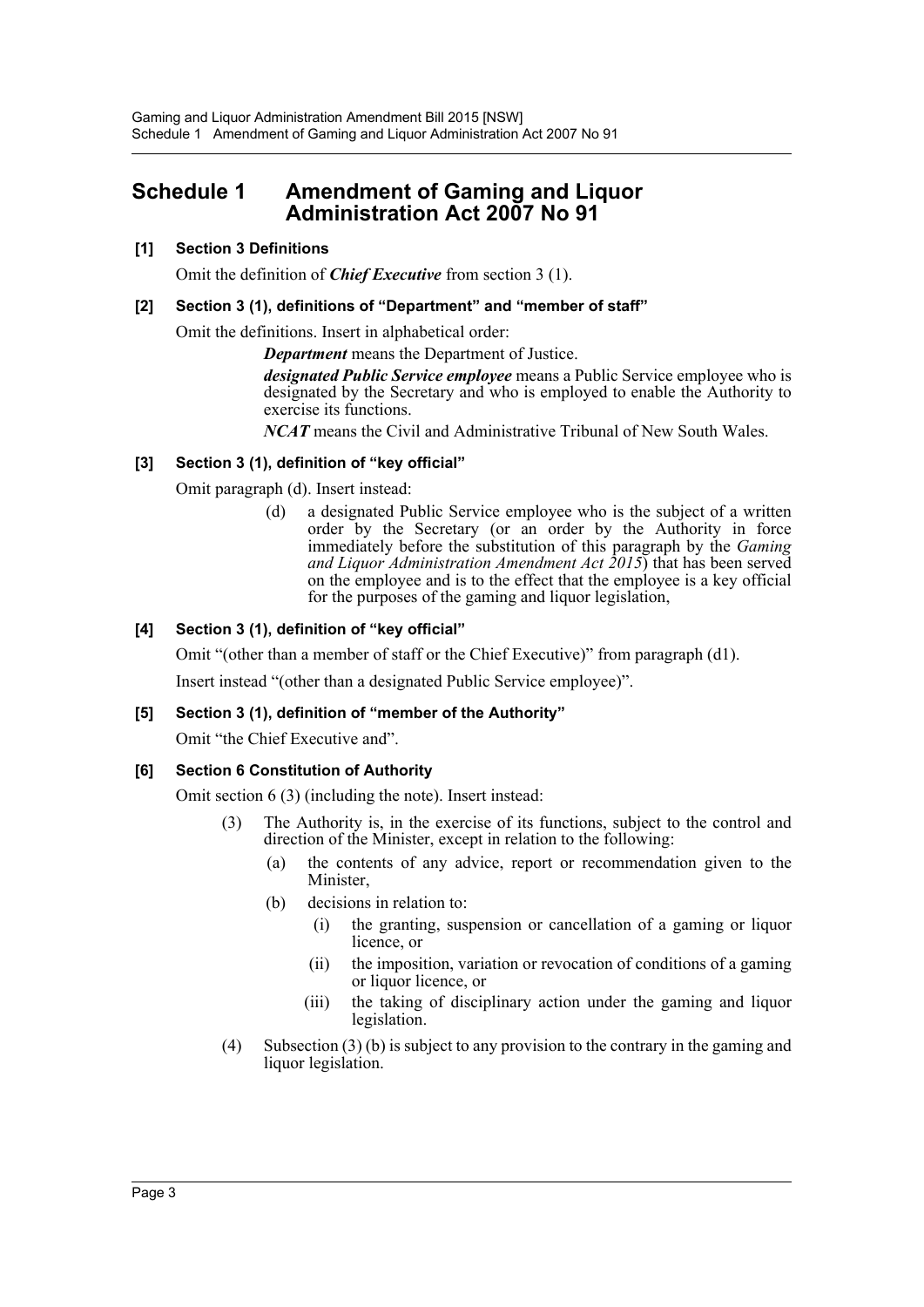#### **[7] Section 7 Members of Authority**

Omit section 7 (1). Insert instead:

(1) The Authority consists of such number of members as are appointed by the Governor on the recommendation of the Minister.

#### **[8] Section 7 (2)–(4)**

Omit "(other than the Chief Executive)" wherever occurring.

#### **[9] Section 8 Chief Executive to manage the Authority**

Omit the section.

#### **[10] Section 9 General functions of Authority**

Omit "Section 59 of the *Government Sector Employment Act 2013* provides that the persons so employed (or whose services the Authority makes use of) may be referred to as officers or employees, or members of staff, of the Authority." from the note to section 9 (2).

#### **[11] Section 13 Delegation of Authority's functions**

Omit section 13 (2). Insert instead:

- (2) The Authority cannot, however, delegate its functions under:
	- (a) section 36A in respect of a review of a delegated decision, or
	- (b) sections 18, 19, 22, 23, 28 and 59 of the *Casino Control Act 1992*.

#### **[12] Sections 13 (3) (paragraph (a1) of definition of "authorised person or body") and 37 (c)**

Omit "member of staff" wherever occurring.

Insert instead "designated Public Service employee".

#### **[13] Section 13A**

Insert after section 13:

#### **13A Review by NCAT of certain decisions of Authority**

- (1) A relevant person who is aggrieved by a decision of the Authority in relation to an application made under a provision of the gaming and liquor legislation prescribed by the regulations for the purposes of this section (a *prescribed application*) may apply to NCAT for an administrative review under the *Administrative Decisions Review Act 1997* of that decision.
- (2) An administrative review under this section is by way of rehearing rather than a new hearing.
- (3) An application for administrative review made under subsection (1) must:
	- (a) be made within 28 days of notice of the decision being published on the website of the Department, and
	- (b) be accompanied by the fee prescribed by the regulations.

**Note.** Section 36C requires notice of the decision to be published on the Department's website.

(4) Subsection (1) does not apply in relation to a decision of the Authority that confirms, varies or revokes a decision made by a designated Public Service employee or other Public Service employee acting under a delegation given by the Authority.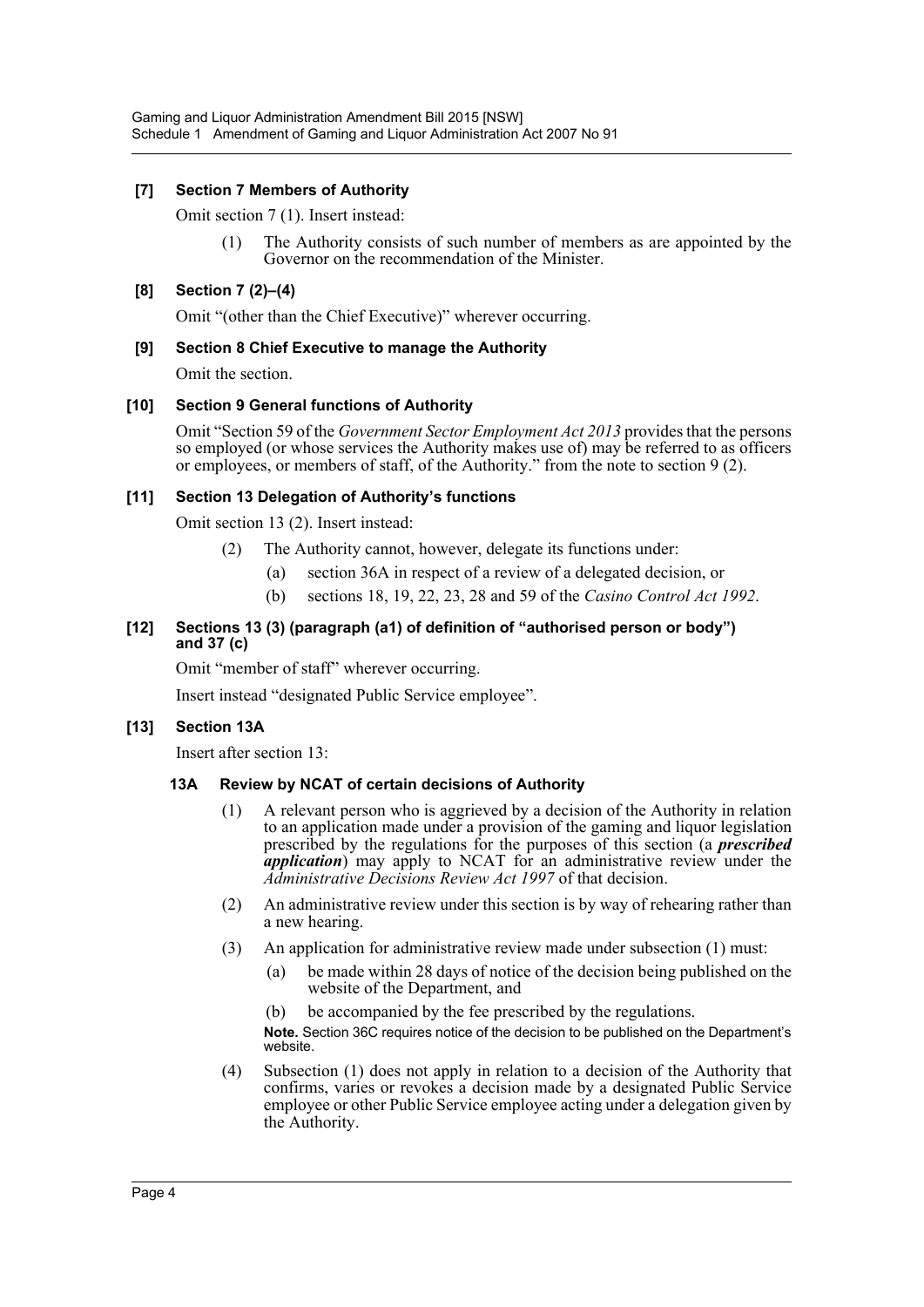- (5) In this section, *relevant person* in relation to a prescribed application means: (a) the applicant, or
	-
	- (b) a person:
		- (i) who was required to be notified of the prescribed application, and
		- (ii) who made a submission to the Authority or the Secretary in respect of the prescribed application.

#### **[14] Section 14 Persons engaged in administration of gaming and liquor legislation to be of highest integrity**

Omit section 14 (1) (b)–(b2). Insert instead:

- (b) designated Public Service employee nominated by the Secretary in writing (or designated by the Authority in writing before the substitution of this paragraph by the *Gaming and Liquor Administration Amendment Act 2015*) for the purposes of this section,
- (b1) inspector,

#### **[15] Section 14 (3) (b)–(d)**

Omit the paragraphs. Insert instead:

- (b) the Authority—in the case of the position of consultant to the Authority, or
- (c) the Secretary—in the case of the position of designated Public Service employee or inspector.

#### **[16] Section 14 (12) and (13)**

Omit the subsections. Insert instead:

- (12) In the case of the position of consultant to the Authority, the Authority may waive the operation of subsection (10) in a particular case.
- (13) In the case of the position of designated Public Service employee or inspector, the Secretary may waive the operation of subsection (10) in a particular case.

#### **[17] Section 16 Restrictions relating to key officials and former key officials**

Omit paragraphs (a) and (a1) from the definition of *appropriate authority* in section 16 (4). Insert instead:

> (a) in the case of a designated Public Service employee or other Public Service employee, or former designated Public Service employee or other former Public Service employee—the Secretary, or

#### **[18] Section 36A Review by Authority of certain decisions**

Insert at the end of paragraph (c) of the definition of *reviewable decision* in section 36A (1):

, or

(d) a decision of a designated Public Service employee, or other Public Service employee, acting under a delegation given by the Authority in respect of an application made under a provision of the gaming and liquor legislation prescribed by the regulations for the purposes of this section (*delegated decision*).

#### **[19] Section 36A (2)**

Omit "Any". Insert instead "Subject to subsection (2A), any".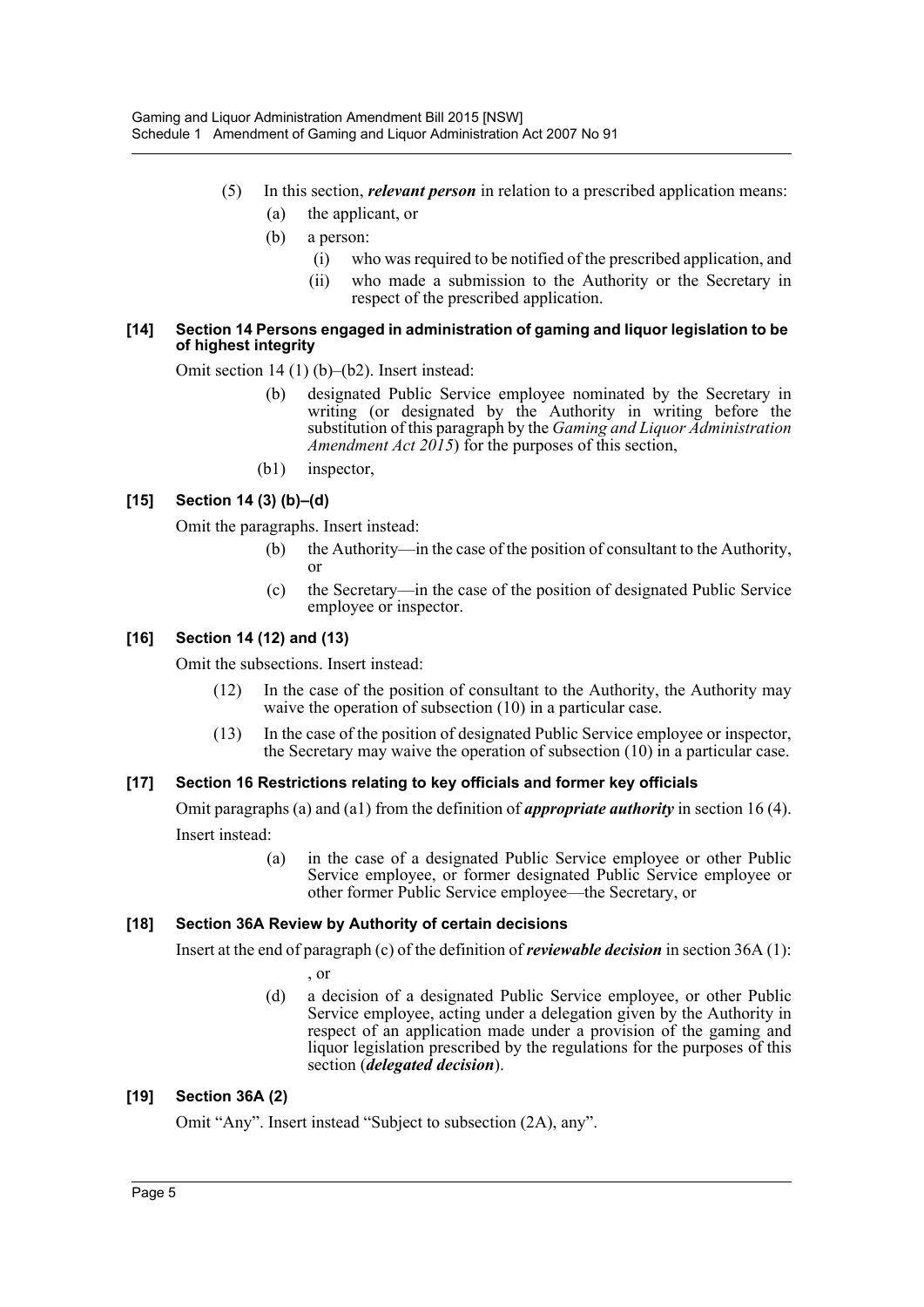#### **[20] Section 36A (2A)**

Insert after section 36A (2):

- (2A) An application for a review of a delegated decision may only be made by:
	- (a) an applicant for, or the holder of, a gaming or liquor licence, or
		- (b) a person:
			- (i) who was required to be notified of the application the subject of the delegated decision, and
			- (ii) who made a submission to the Authority or the Secretary in respect of that application.

#### **[21] Section 36A (3)**

Omit "of the Secretary".

#### **[22] Section 36C Notice of certain decisions required to be published on relevant website**

Omit section 36C (1) and (2). Insert instead:

- (1) This section applies to:
	- (a) any decision by the Authority or the Secretary under the gaming and liquor legislation prescribed by the regulations for the purposes of this section, and
	- (b) any decision by the Authority in relation to an application made under a provision of the gaming and liquor legislation prescribed by the regulations for the purposes of section 13A.
- (2) As soon as practicable after a decision to which this section applies is made, notice of the decision is to be published on the website of the Department.

#### **[23] Section 37A**

Insert after section 37:

#### **37A Submissions to Authority by Secretary**

- (1) The Secretary may make a submission to the Authority in relation to any application made to the Authority under the gaming and liquor legislation.
- (2) If any such submission is made to the Authority, the Authority is to take the submission into consideration, including any recommendations contained in the submission, before determining the application.

#### **[24] Section 41**

Omit the section. Insert instead:

#### **41 Seal of Authority**

The seal of the Authority is to be kept by the Chairperson of the Authority and may be affixed to a document only:

- (a) in the presence of the Chairperson of the Authority or a designated Public Service employee authorised in that behalf by the Chairperson, and
- (b) with an attestation by the signature of the Chairperson of the Authority or that designated Public Service employee of the fact of the affixing of the seal.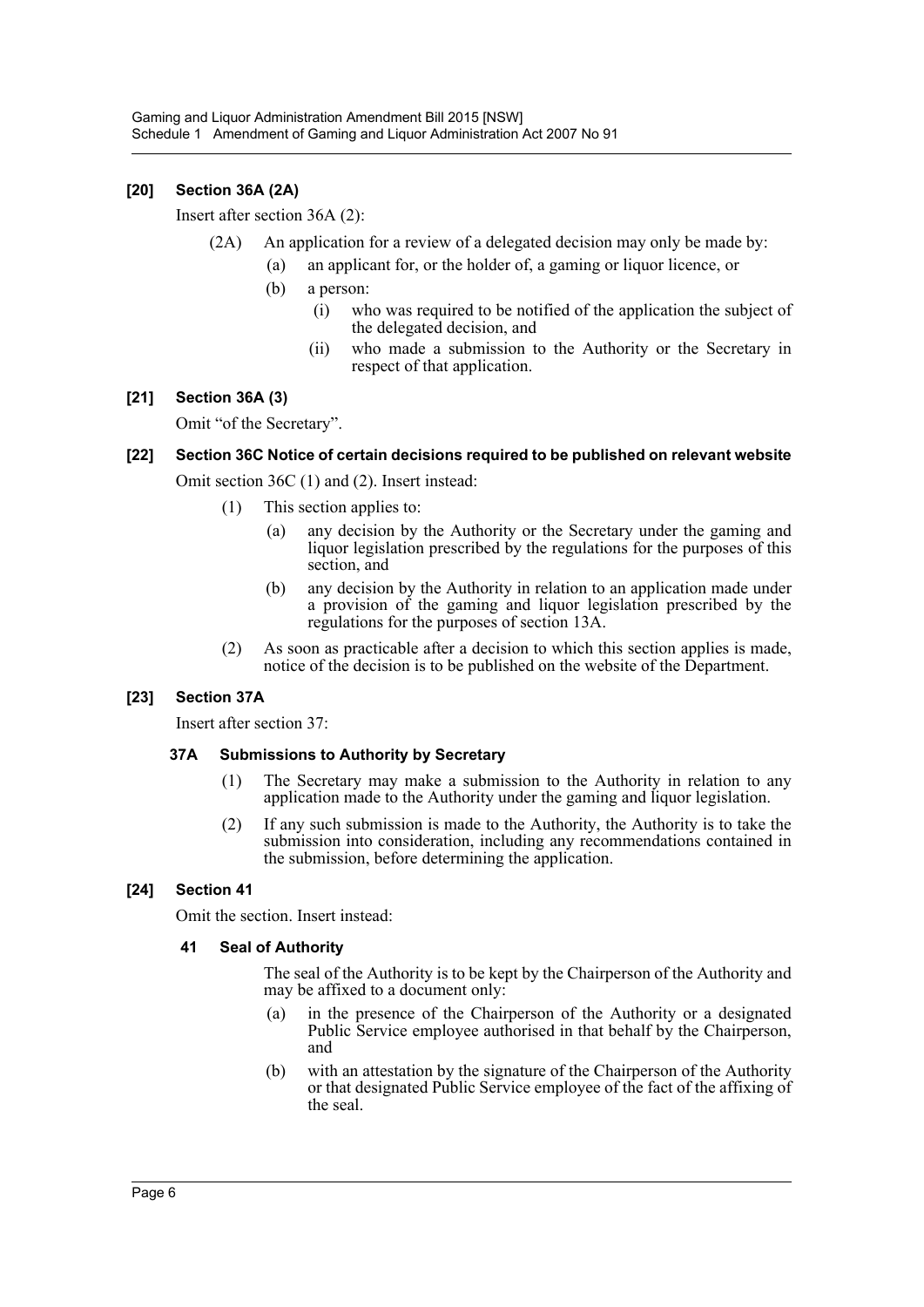**[25] Schedule 1 Provisions relating to the members and procedure of the Authority**  Omit "other than the Chief Executive" from the definition of *appointed member* in clause 1.